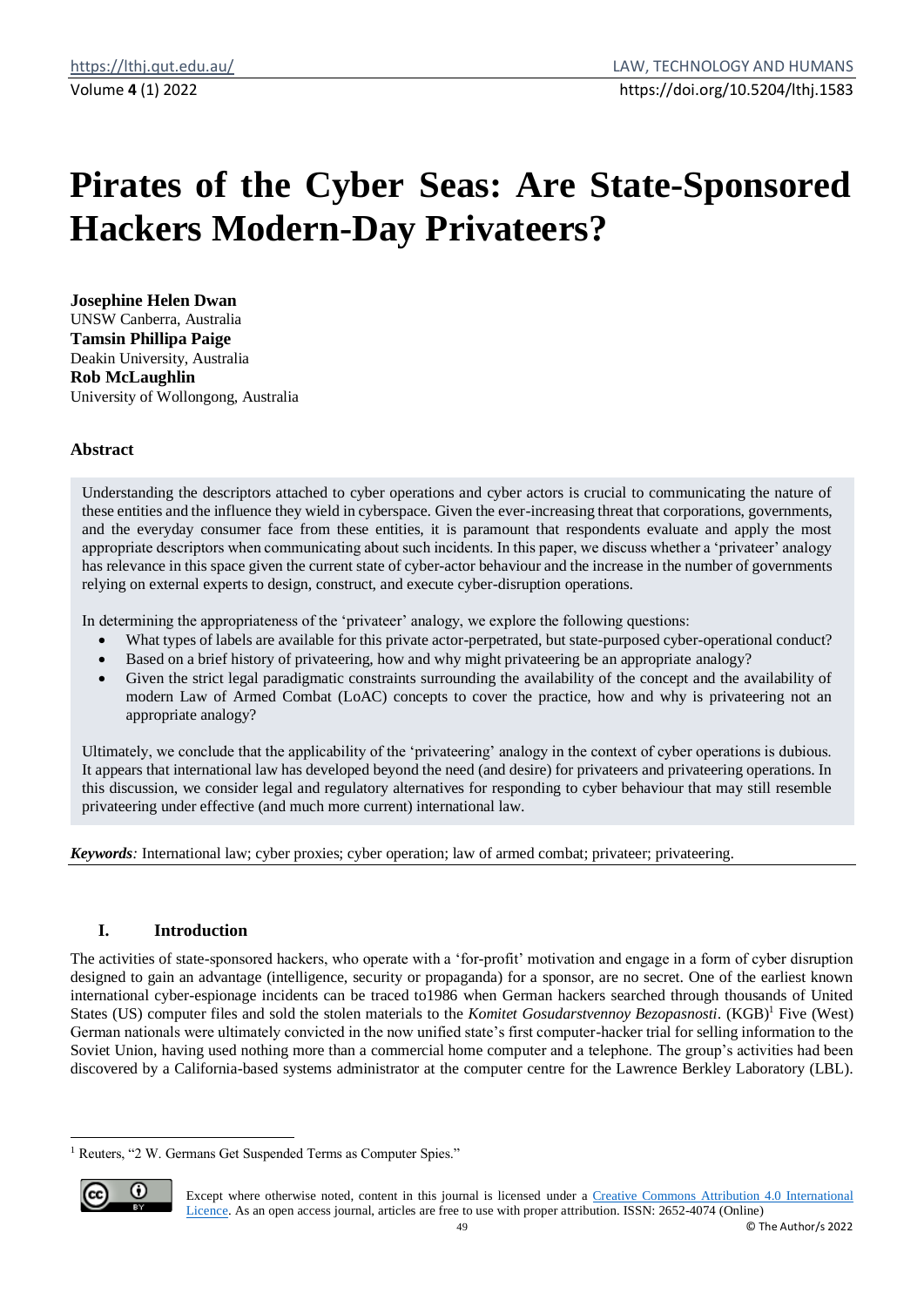Ultimately, the installation of a honeypot<sup>2</sup> was used to trap and ensnare the hackers. At the time, this type of remote hacking was entirely new and not fully understood by the law enforcement authorities tasked with collecting evidence and initiating a criminal prosecution against the hackers. It took significant effort by the LBL to obtain the cooperation of the Federal Bureau of Investigations (FBI) and the German government to identify and prosecute the hackers. However, Chief Judge Leopold Spiller handed down a lenient sentence due in part to the fact that "[I]t could not be proven that substantial damage had been done to the Federal Republic (West Germany) nor its [North Atlantic Treaty Organization] NATO partners".<sup>3</sup>

More recently, on 22 July 2020, officials from the US accused China of sponsoring criminal hackers who were targeting biotechnology firms around the world working on various Coronavirus Disease 2019 (COVID-19) vaccines and treatments.<sup>4</sup> The US Justice Department charged two former engineering students with hacking various companies engaged in hightechnology manufacturing, pharmaceuticals and gaming software development, and with targeting dissidents, clergy, and human rights activists in the US, China, and Hong Kong. It is alleged that the defendants instigated cyber operations for their own profit but also for the Chinese Ministry of State Security, a civilian spy agency responsible for counterintelligence, foreign intelligence, and domestic political security. This incident marks the first time that the US has charged suspected Chinese hackers with working both to enrich themselves and as cyber agents of a foreign government, something that prosecutors characterised as a "blended threat" '.<sup>5</sup> Another recent accusation of cyber interference—this time emanating from Russia—also concerned COVID-19 research. On 17 July 2020, security officials in the US, Britain, and Canada accused hackers linked to a Russian intelligence service of trying to steal information from researchers working to produce COVID-19 vaccines.<sup>6</sup> The hackers belong to a unit known across the web as 'APT29', 'the Dukes', or 'Cozy Bear', who operate as one of the two Russian spy groups alleged to have penetrated the US Democratic Party's computers in the lead up to the 2016 presidential election.

Each of these incidents highlights the long-standing but growing tensions emanating from state-facilitated, sponsored or endorsed 'private' cyber operations. There are myriad other examples of cyber conflict facilitated by such cyber proxies, dating back to the very earliest days of the Internet,<sup>7</sup> and given that the global rates of cybercrime are increasing year upon year, there are clear indications that malicious conduct through the use of Internet-based services will become the norm for both global organised crime and state-sanctioned grey and black cyber operations.<sup>8</sup> However, uncertainty remains as to the categorisation and concept definition, particularly with respect to the oft-used term 'cyber proxy' and who, if anyone, would then appropriately fall within this definition in terms of modern cyber operations. The question raised in this paper is whether incidents such as these demonstrate the utility of a 'privateer' analogy to cyber-disruption operations and 'cyber proxy' definitions. Given the growth of such incidents, an assessment of the applicability of historical international law concepts, such as 'privateer', to modern cross-state cyber-incidents may prove useful in understanding the implications and validity of the re-purposing of such legal terms of art. Thus, the question of whether state-sponsored hackers are modern-day privateers is important at this time, especially given that the 'private' actors fundamental to the incidents noted above were 'permitted' to act in in these ways to further the interests of a particular state, while also securing profit or compensation for their efforts. On the surface, there appears to be a strong case for applying the 'privateer' analogy to modern hackers, but as this paper discusses, the idea of a return to lawful privateering operations is one that international law has strongly resisted since the 1856 Declaration of Paris.<sup>9</sup>

One reason why the privateer analogy is so seductive to cyber-espionage and cyber-disruption activities is that private activity with public and diplomatic consequences is not a new phenomenon. The activities of such state-sponsored hackers (which should be distinguished from hacking collectives that operate more directly as agents of the state) are reminiscent and, as a number of scholars and analysts have observed,<sup>10</sup> reflective of the activities of privateers prior to the 1856 Declaration of Paris that banned this practice. The similarities lay in the fact that these hackers: (1) target states as directed and authorised by their sponsor state (under a 'letter of marque'); (2) focus on creating disruption but also take from these acts some form of profit ('prize'); (3) concentrate on 'soft targets' ('merchant vessels'); and (4) operate with a high degree of autonomy (as an adjunct to, but not part of, the state's military forces).

<sup>&</sup>lt;sup>2</sup> A computer security mechanism data that appears to be a legitimate part of a site and contain information or a resource of value to attackers but is actually isolated and monitored and enables the attackers to be blocked or analysed.

<sup>&</sup>lt;sup>3</sup> Associated Press, "Hackers Found Guilty of Selling Computer Codes."

<sup>4</sup> Nakashima, "U.S. Accuses China of Sponsoring Criminal Hackers."

<sup>5</sup> Nakashima, "U.S. Accuses China of Sponsoring Criminal Hackers."

<sup>6</sup> ABC/Wires, "UK Accuses Russia of 'Despicable' Hacking Attacks."

<sup>7</sup> Reuters, "2 W. Germans Get Suspended Terms as Computer Spies."

<sup>8</sup> Morgan, "2019 Official Annual Cybercrime Report."

<sup>&</sup>lt;sup>9</sup> Paris Declaration Respecting Maritime Law.

<sup>&</sup>lt;sup>10</sup> Egloff, "Cybersecurity and the Age of Privateering," 231–247.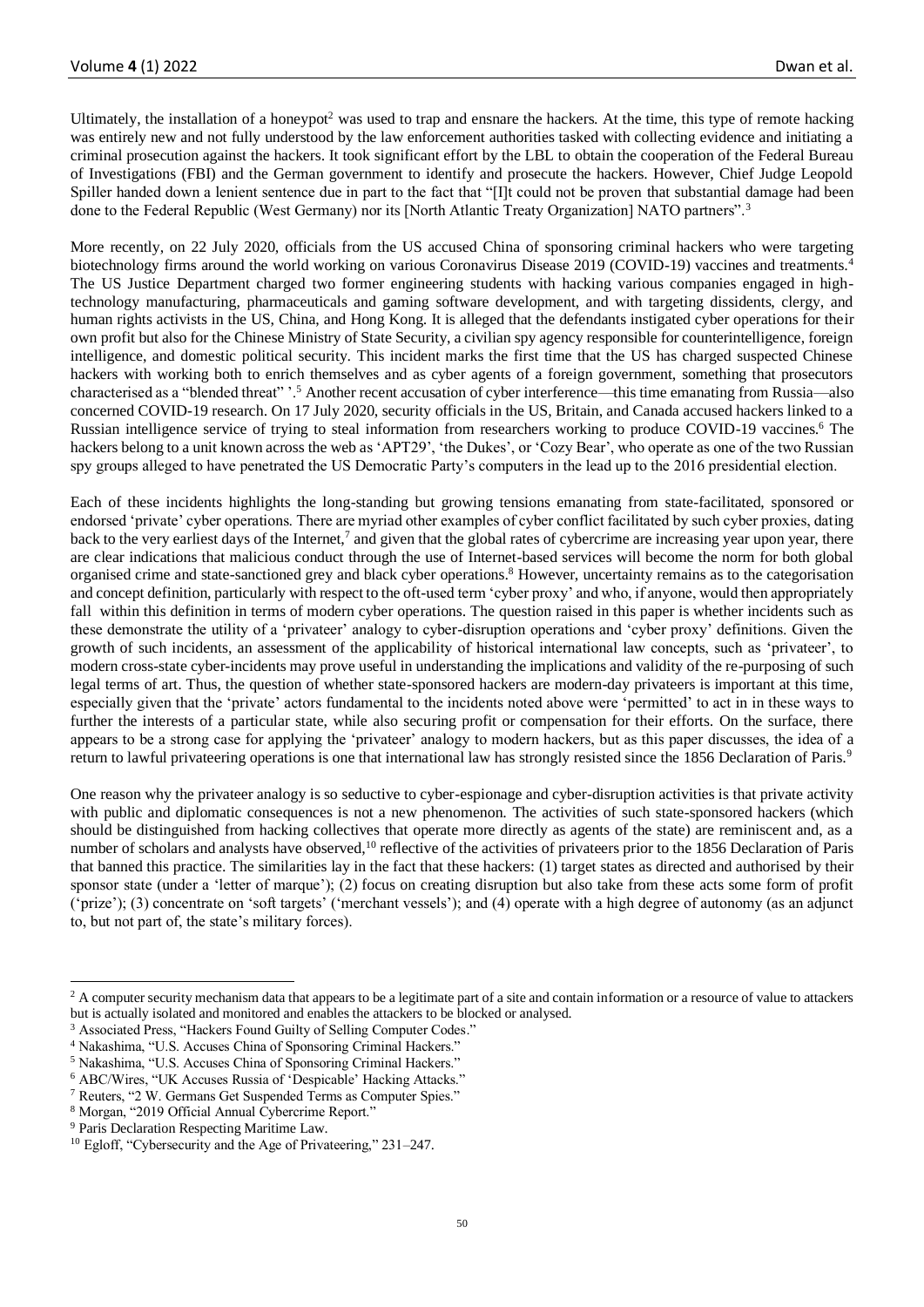In this paper, we seek to assess the utility and viability of the privateering analogy for emerging and escalating private cyber actions with public and international security consequences. As will become evident, it is our conclusion that the application of this analogy is dubious in the modern age, particularly given the strong condemnation of privateering and piracy in general under international law. In addition, there are still unsettled opacities in cyber operation related definitions, and it is likely that a cyber-privateering analogy will further muddy the already murky waters in this area. The assessment conducted and the conclusions reached leverage a historical contextual analysis that uses both modern and historical resources to describe the relevant definitions for our analogy and employs the history of privateering to highlight why the analogy is so attractive. This contextualisation is then contrasted with an analysis of the Law of Armed Combat (LoAC) and wider international law developments to conclude why—in spite of its attractive nature— the analogy is ultimately unhelpful.

## **II. Cyber Proxies: Some Initial Thoughts About Labels …**

The rise of the Internet has brought with it a significant shift in the way in which governments interact with each other in and via the cyber domain. Originating from a military project, the Internet has evolved into a key facilitator of modern global communication. After an initial lack of interest, a shift occurred when the technology emerged from academic institutes and became commercialised in the mid-1990s.<sup>11</sup> Within a very short period, governments around the world realised the Internet's potential as not only a global communication network but also a source of intelligence and a platform of coercion with almost unlimited reach and range. Because of its origins as an academic project, many early examples of malicious cyber activities facilitated by the Internet have been attributed to non-state actors, and early cases, such as that of the Morris Worm, were the product of private citizen endeavours.<sup>12</sup>

More recently there has been a significant shift in the attribution of similar cyber-espionage incidents to state-backed cyber actors, particularly since late 2010, when the public became aware of the high-level cyber-intelligence operation at the Natanz nuclear enrichment facility in Iran that purportedly involved US and Israeli developed malware.<sup>13</sup> As a result of this incident, governments and citizens are now acutely aware of the reality of ongoing high-level cyber-military operations, and the international community has since come to terms with the reality that cyber proxies are embedded within the Internet-facilitated communication systems on which the world currently depends. 'Cyber proxies' can thus be broadly understood as intermediaries who conduct or directly contribute to an offensive or targeted cyber action (usually across communication channels facilitated by Internet connections) that are knowingly enabled (whether actively or passively) by a beneficiary state.<sup>14</sup> However, as will be explored further in this section, definitions of cyber proxies, cyber actors and everything in between remain contentious, and there has been some confusion regarding the applicability of historical terms, such as 'pirate', 'privateer', or 'mercenary' to cyberspace activities. As will be reiterated throughout this paper, the inclusion of the term 'cyber privateer' in these spaces is actually detrimental, due in part to the oversaturation of the characterisation concepts already present in discussions of cyberspace.

## *A. The Challenge of Characterising Linkage*

As mentioned above, the definitional approach to cyber proxies is admittedly broad, but it seeks to capture the varying and complex relationships that cyber proxies can share with their beneficiaries and sponsors. It is for this reason that this term will be used throughout this paper. Concern about the use of cyber proxies by states appears to stem from, among other things, the sense that (as with other more traditional and kinetic forms of proxy activity) cyber proxies present 'escalatory risks' to international peace and security.<sup>15</sup> However, this risk of escalation is in many ways beholden to the threshold issue of attribution or adoption and thus the character of any relationship. Cyber-proxy relationships can include 'active' arrangements whereby the proxies operate under the 'effective control' of a state and more relaxed relationships whereby the proxies receive support indirectly when a government is aware of but chooses to ignore (and thus, in terms of immunity from local jurisdiction, to facilitate) their activity.<sup>16</sup> Cyber proxy relationships may also include 'passive' situations in which a state repeatedly and consistently turns a blind eye to malicious activities against external targets. In such circumstances, the state may even claim that it is unwilling or unable to stop such proxy activities, which may contextually imply tacit support for the actions.<sup>17</sup> Other

<sup>11</sup> Maurer, Cyber Mercenaries*.*

<sup>&</sup>lt;sup>12</sup> Thompson, "The Morris Worm."

<sup>&</sup>lt;sup>13</sup> Kerr, "The Stuxnet Computer Worm."

<sup>&</sup>lt;sup>14</sup> Maurer, "Cyber Proxies and Their Implications."

<sup>&</sup>lt;sup>15</sup> Sheldon, Civil Military Integration and Cybersecurity.

<sup>16</sup> Maurer, Cyber Mercenaries.

<sup>&</sup>lt;sup>17</sup> This is, of course, a legally crowded concept encompassing a wide range of both general and bespoke thresholds and indicia of control, attribution and adoption (across bodies of law encompassing state responsibility, the LoAC and the *jus ad bellum*) and significant debates around criteria, such as unwilling or unable (including the Bethlehem principles in the Americal Journal of International Law (AJIL)).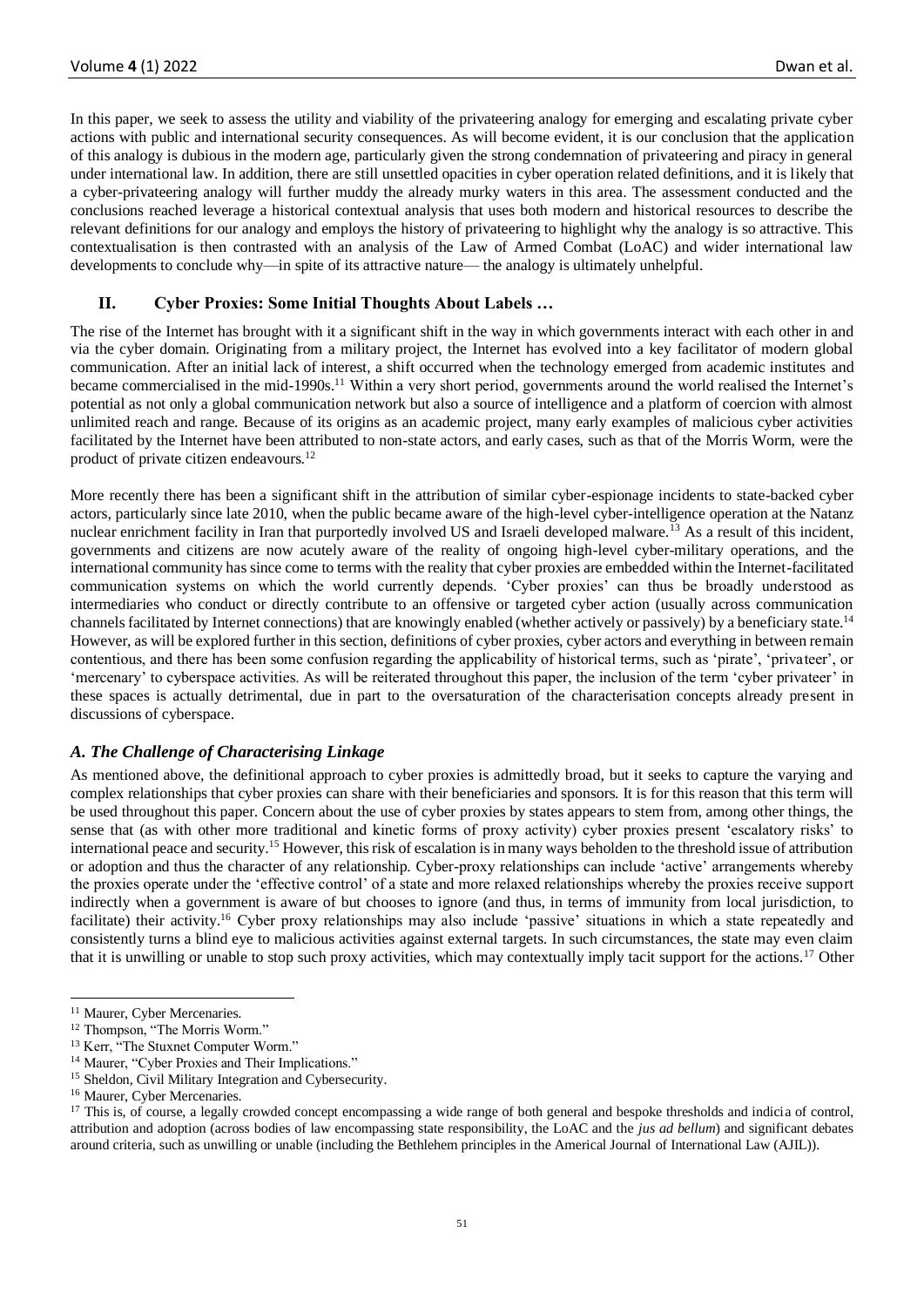approaches seek to label such proxies as 'cyber mercenaries';<sup>18</sup> however, as mentioned above, the application of analogous terms to cyberspace activities can create confusion among observers and decision makers in these spaces. This has been an issue in discussions about cyberspace for some time, and it is unlikely (given the complexity of modern cyber operations) to be resolved any time soon, let alone in this contribution to the debate. Other approaches to defining and characterising cyber proxies, such as the LoAC, privilege the perpetrator-conflict-victim nexus, and yet other definitional approaches hinge on whether the actions of the cyber actors in question are motivated by profit.<sup>19</sup> It is this type of profit-centric behaviour that is often referenced in comparisons with traditional privateering and is the behaviour of focus in this analysis.

#### *B. Why Linkage is a Key Concern and a Key Challenge*

As a statement of general principle, public international law (PIL) is concerned with the characterisation and regulation of conduct between states. As a result, PIL tends to concentrate on the conduct of the 'state' and of state agents as opposed to private actors. However, this body of law (e.g., as encapsulated in the law of state responsibility) also recognises that non-state actors can effectively become state agents or that their conduct can be adopted by a state in such a way as to create attribution and perhaps responsibility for that state. This relationship is sometimes more readily identifiable where the benefit to the sponsor or harm to the target is significant and identifiable, $20$  but it is (ultimately) more beholden to the indicia of a link than to the scale of effects. This is evident across a wide range of relationships between states and 'private' actors in the military, intelligence, and security domain, where solving the legal challenge of defining the relationship between the sponsor and the perpetrator of the act is often key to defining and characterising the legal nature of the act itself.

Private-security contractors are one example of this trend (usually from the delegation of cybersecurity services under sponsoragent relationships between private entities and governments) and are a group from which definitional challenges, such as the use of the term 'cyber-privateer', can emerge. This growing reliance of states on private cybersecurity firms is particularly evident in the US, the United Kingdom, and other European and NATO countries and highlights the growing global tendency of states to leverage and in some cases rely upon private agents to facilitate and respond to cyber threats.<sup>21</sup> As early as 2003, *The Professional journal of the United States Army* argued that the US military should 'hire specialised [private military contractors] for specific offensive information campaigns, providing a surge capacity instead of attempting to maintain limiteduse, cutting-edge skills in the regular force, far removed from its core activity'.<sup>22</sup> In fact, the idea of using private agents in response to cyber threats has even attracted arguments in favour of re-introducing privateering and 'letter of marque' arrangements in US cyber-military strategies.<sup>23</sup>

Commentators have argued that there are two main reasons for this growing trend. First, the traditional 'pure-play' defence contractors have been expanding their activities to include cybersecurity and cyber-espionage services and thus to gain a profitable share of what is a growing market.<sup>24</sup> Second, smaller boutique firms and start-ups have either become established contractors or have been bought by larger companies (e.g., HC Gary, QuesTech Inc, Immunity and Hacking Team) and as a result have significantly expanded their technical and operational capabilities. The types of services these companies now offer include "intelligence and operations, counterintelligence, information operations and cyber-warfare' and 'cyber forensics, exploitation, SIGINT and cyber operations support"<sup>25</sup> These service descriptions are admittedly vague, but they clearly indicate the expanding professionalisation and privatisation of cybersecurity actors beyond state military and security forces, while also highlighting the global pool of private, non-state talent governments can access when selecting cyber actors for both general services and specific operations. Additionally, some commentary argues that the introduction of cyber proxies as a solution to cyberattack threats could supplement the market failures afflicting, specifically, the US. This argument relies on the assumption that a military or government is experiencing a shortage of security measures and personnel adept at countering cyber threats, especially where these threats target private companies or citizens.<sup>26</sup> The argument follows that while militaries or governments are enacting change to be able to handle cyber threats themselves, the use of cyber proxies through contracts or prize law may provide a suitable alternative while countermeasures are sourced.

<sup>&</sup>lt;sup>18</sup> Cruz, "Cyber Mercenaries."

<sup>19</sup> Cruz, "Cyber Mercenaries," 2–3.

<sup>20</sup> Maurer, "Cyber Power."

<sup>21</sup> Maurer, "Cyber Proxies on a Tight Leash."

<sup>22</sup> Singer, Corporate Warriors.

<sup>23</sup> Garrett, "Taming the Wild Wild Web."

<sup>24</sup> Maurer, "Cyber Proxies on a Tight Leash."

<sup>25</sup> Maurer, "Cyber Proxies on a Tight Leash."

<sup>26</sup> Garrett, "Taming the Wild Wild Web."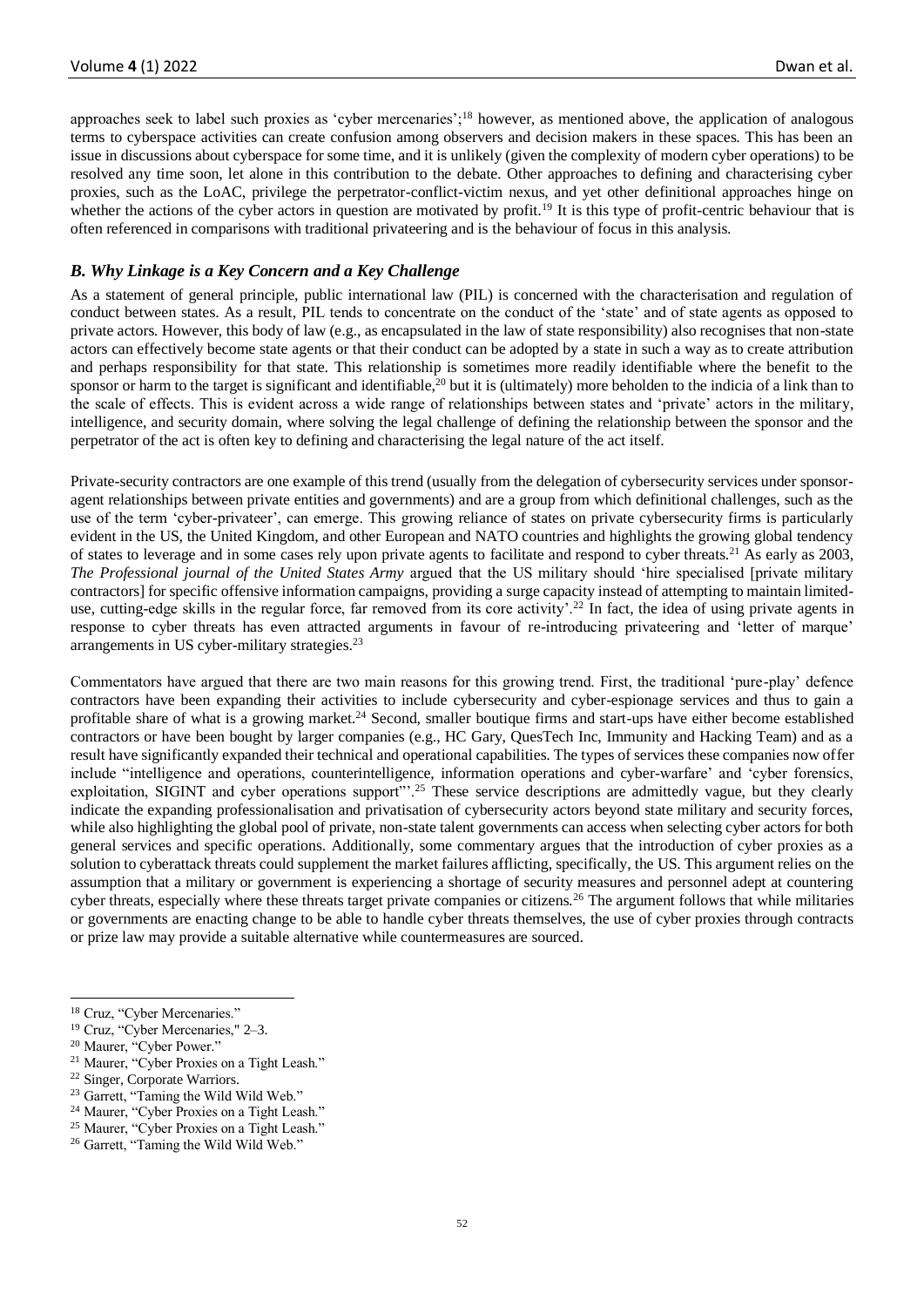### *C. Public-Private Cyber-Operational Partnerships?*

As cybersecurity displays a range of inherent differences to traditional physical security as a service offered by private operators, it is also more amenable to a private-public partnership in some ways than more 'kinetically focused' forms of operational support. Unlike many forms of kinetic offence and defence, cybersecurity practices and tools existed in the private market and were being deployed long before states and governments began to consider cyberspace a viable domain for military operations.<sup>27</sup> Over time and with the growth of the Internet and the development of the 'Third Wave' of technology, a preference for the privatisation of certain government functions and the emergence of the 'new public management' movement extended to cybersecurity markets.<sup>28</sup> Cyber operations also have the added bonus of having a much lower barrier to entry. Conventional weaponry usually requires substantial investment and manufacturing capabilities. Conversely, the development of malware for cyber operations is comparatively cheap and generally much easier to source. Consequently, the 2013 and 2015 United Nations Group of Government Experts (UNGGE) meeting records include direct references to the use of cyber proxies by international governments; however, both the UNGGE 2013 and 2015 panels failed to provide any succinct definition as to which state actors can and cannot be considered 'cyber proxies' for the purposes of international law.<sup>29</sup> The 2013 and 2015 UNGGE panels both advocated for a safely broad definition of cyber proxies as 'individuals, groups, or organisations, including criminal organisations [that act on behalf of states] in the conduct of malicious ICT actions'.<sup>30</sup>

#### *D. Proxies or Criminals? Proxies and Criminals?*

The stereotype of the cyber criminal as a 'counterculture' individual who works alone and exists on the fringes of society is neither flattering nor particularly accurate. Modern cyber criminals are generally financially motivated, highly organised groups who operate with the goal of acquiring the highest possible return for the least amount of effort.<sup>31</sup> The repertoire of cybercriminal activity, ranging from extortion and fraud to outright theft, is in many ways enhanced by the cyber domain and allows criminals to leverage the remoteness, anonymity, and the high level of connectivity that the modern Internet facilitates.<sup>32</sup> However, what differentiates a regular cyber criminal from a cyber proxy is the dual motivations for their operations of profit and a national effect. Cyber proxies are either directly or indirectly (though the latter is more common) associated with a state and may receive instructions or tools and recommendations from their sponsoring state. Conversely, cyber criminals operate independently (and often in opposition to the law enforcement structures of the state) with a central goal of generating a profit via malicious means.<sup>33</sup> Of course, the very notion of 'profit' in the cyber world is often diverse and many steps may be required to produce a tangible, usable 'currency' or tradable goods or services. This indirect means of generating a profit often requires conduct that is more complicated than traditional 'physical' crimes of theft and fraud. This is an important observation, as it frames the modern cybercrime landscape in which cyber proxies and cyber criminals all operate in close proximity and often with similar tools and methods. General private cyber actors use similar (if not entirely identical) disruption techniques. Consequently, a mere change in nomenclature and sponsor can often differentiate a possible cyber proxy from a cyber criminal, largely because the tools, methods and generated effects are often the same between these actors. However, this does not mean that a subtle difference in motivation and thus potentially status as a state-affiliated actor is irrelevant. It is not. Indeed, it is this subtle difference that speaks very directly to the ways in which international law can attempt to define the character of cyber proxies, attribute their conduct, and manage and mitigate their effects. This brings us to the enduring but misplaced attraction to the privateering analogy.

#### **III. The Privateering Analogy**

Considerations of piracy and privateering give rise to images of European colonial expansion, the Caribbean and the golden age of piracy from the mid-16<sup>th</sup> to late-17<sup>th</sup> century; however, as a legal concept, privateering first took shape in the Mediterranean, predominantly at the hands of the Barbary corsairs, and it is this concept that informs our modern understanding of a 'privateer'. The Barbary corsairs ran what was effectively a protection racket on the Mediterranean shipping lanes,<sup>34</sup> whereby states paid tribute in exchange for safe passage; however, the corsairs themselves were acting under the commission

<sup>27</sup> Maurer, "Cyber Proxies on a Tight Leash."

<sup>28</sup> Moe, "The Quasi Government."

<sup>&</sup>lt;sup>29</sup> United Nations, "Developments in the Field of Information and Telecommunications;" Secretary-General and Security, "Group of Governmental Experts."

<sup>&</sup>lt;sup>30</sup> United Nations, "Developments in the Field of Information and Telecommunications;" Secretary-General and Security, "Group of Governmental Experts;" Maurer, "Proxies and Cyberspace."

<sup>&</sup>lt;sup>31</sup> Shoemaker, "Criminal Profiling and Cyber Criminal Investigations."

<sup>&</sup>lt;sup>32</sup> Gonzalez, "Cases without Borders;" Nawang, "Combating Anonymous Offenders in the Cyberspace."

<sup>33</sup> Maurer, "Cyber Proxies: An Introduction."

<sup>34</sup> Kraska, Contemporary Maritime Piracy International Law, 22; Benton, A Search for Sovereignty, 125–26.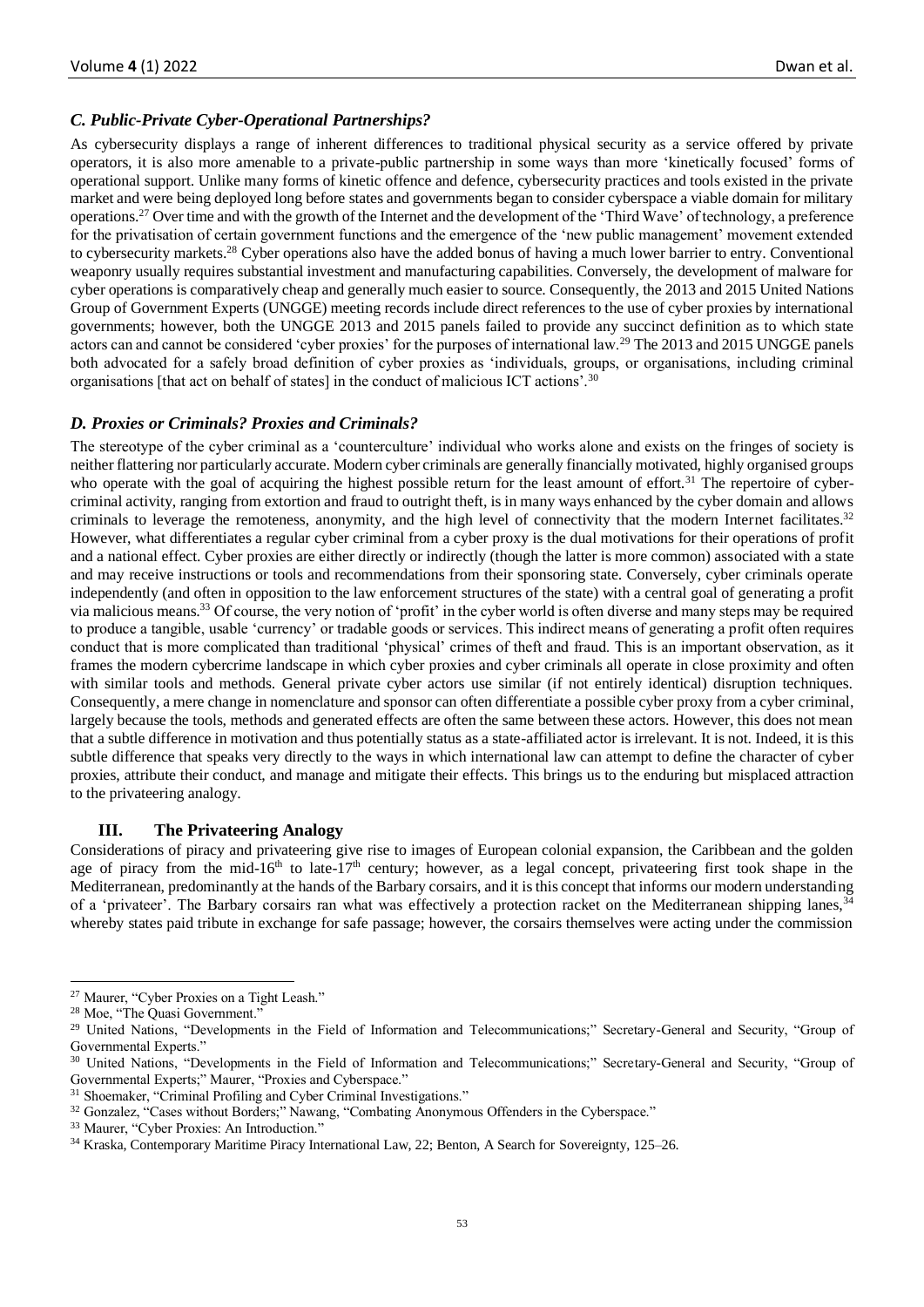of the Barbary States and Ottoman Empire.<sup>35</sup> The Barbary States and their privateers were able to continue this conduct for a long period for two reasons. First, the European powers of the time used the Barbary States' protection racket as *de-facto* privateers in the Mediterranean theatre. They achieved this by paying the necessary tributes for the safe passage on their own ships and cargo while allowing the raiding to continue rather than engaging in a multilateral maritime action to suppress this raiding. The intention behind this conduct was the hope that by paying tribute, their own vessels would be safe from attack but the vessels of their competitors would be vulnerable.<sup>36</sup> Second, Gentili and Grotius argued that the term 'pirate' could not be legally attributed to a state, making their captures lawful acts of war.<sup>37</sup> The conduct of the Barbary States in the Mediterranean theatre was mirrored by the privateering conduct of the European states, first in the New World with Spanish colonial expansion and later in the Indian Ocean. The continued use of privateers throughout this entire era is reflective of the laissez-faire approach to mercantile trade at the time.<sup>38</sup>

The colonisation of the Americas began at the end of the 15<sup>th</sup> century with privateering following in its wake. The raiding of Spanish colonies and treasure ships by privateers mirrored the predatory nature of the Spanish conquests of the 'New World'.<sup>39</sup> Spain's predatory approach to expansion in the Americas is demonstrated by the following offer, made by the Governor of Cuba, to some adventurers who purportedly declined it:

[We] purchased three ships … The third, a bark, [we] bought on credit from the Governor, Diego Velázquez, on the condition that all our soldiers should go in 3 vessels lying between Cuba and Honduras … And make war on the natives and load the vessel with Indians, as slaves, with which to pay him for his bark.<sup>40</sup>

This Spanish attitude towards the 'New World' set the tone for the 16<sup>th</sup>, 17<sup>th</sup>, and early 18<sup>th</sup> centuries in the Americas. Throughout the  $16<sup>th</sup>$  century, privateers conducted maritime raids in the region (albeit very few operators were pirates) for which the primary target was Spanish treasure fleets.<sup>41</sup> This situation began to change at the end of the 16<sup>th</sup> century and through the early part of the 17<sup>th</sup> century and gave rise to the 'golden age of piracy' in the mid-17<sup>th</sup> century for two reasons. First, changes in Spanish convoy ships made the treasure fleets more difficult targets, as the raiders no longer possessed ships with greater speed and manoeuvrability.<sup>42</sup> Second, by the early part of the  $17<sup>th</sup>$  century, the European states that were conducting raids on the Spanish had themselves established colonies in the Americas.<sup>43</sup> These colonies initially served as bases for the privateers, but as legitimate trade developed, the issuing of commissions diminished.

Even before Gentili, Grotius and Coke explored the law defining the crime of piracy and the existence of pirate states, the punishment for piracy was execution.<sup>44</sup> The possession of a valid commission was the difference between summary execution as a criminal and prisoner-of-war treatment as an agent of the state. This was clearly demonstrated in 1582 when a French raiding party was captured after five days of combat and could not provide evidence of a commission, resulting in the summary execution of almost 400 combatants.<sup>45</sup> The reasons for the lack of a commission are not clear, but it was obvious that the executed men were acting on behalf of the French Crown.<sup>46</sup>

With the decline of Spanish prominence in the Americas during the mid-17<sup>th</sup> century in favour of the French and English, and increased trade from the region, pirates rather than privateers conducted the majority of raiding.<sup>47</sup> States responded by selectively enforcing this raiding for several reasons. Perhaps the most overlooked reason is that, on the whole, the colonies in the 'New World' benefited from both the privateering and pirate activities.<sup>48</sup> Another reason was that the majority of colonial powers lacked the naval resources that would be required to engage in consistent and effective counter piracy activities.<sup>49</sup> It is for these reasons that the parallel with the modern-day conundrum of how to deal with hackers that take the form of cyber

<sup>48</sup> Benton, "Legal Spaces of Empire," 717–18.

<sup>35</sup> Little, Pirate Hunting, 205–7.

<sup>36</sup> Little, Pirate Hunting, 205–7.

<sup>37</sup> Grotius, *De Jure Belli Ac Pacis Libri Tres*, 631, 637; Rubin, The Law of Piracy, 20–21.

<sup>38</sup> Anderson, "Piracy and World History," 187.

<sup>39</sup> Kraska, Contemporary Maritime Piracy International Law, 27; Latimer, Buccaneers of the Caribbean, 3–4; Little, Pirate Hunting, 133.

<sup>40</sup> Taylor in Little, Pirate Hunting, 133–134.

<sup>41</sup> Kraska, Contemporary Maritime Piracy International Law, 28–30; Little, Pirate Hunting, 133–46.

<sup>42</sup> Little, Pirate Hunting, 144.

<sup>43</sup> Little, Pirate Hunting, 134.

<sup>44</sup> Queen Elizabeth I, "A Proclamation Agaynst the Maintenaunce of Pirates."

<sup>45</sup> Little, Pirate Hunting, 150.

<sup>46</sup> Little, Pirate Hunting, 150.

<sup>47</sup> Kraska, Contemporary Maritime Piracy International Law, 30; Lane, Blood and Silver, 201–2; Little, Pirate Hunting, 154.

<sup>49</sup> Little, Pirate Hunting, 171.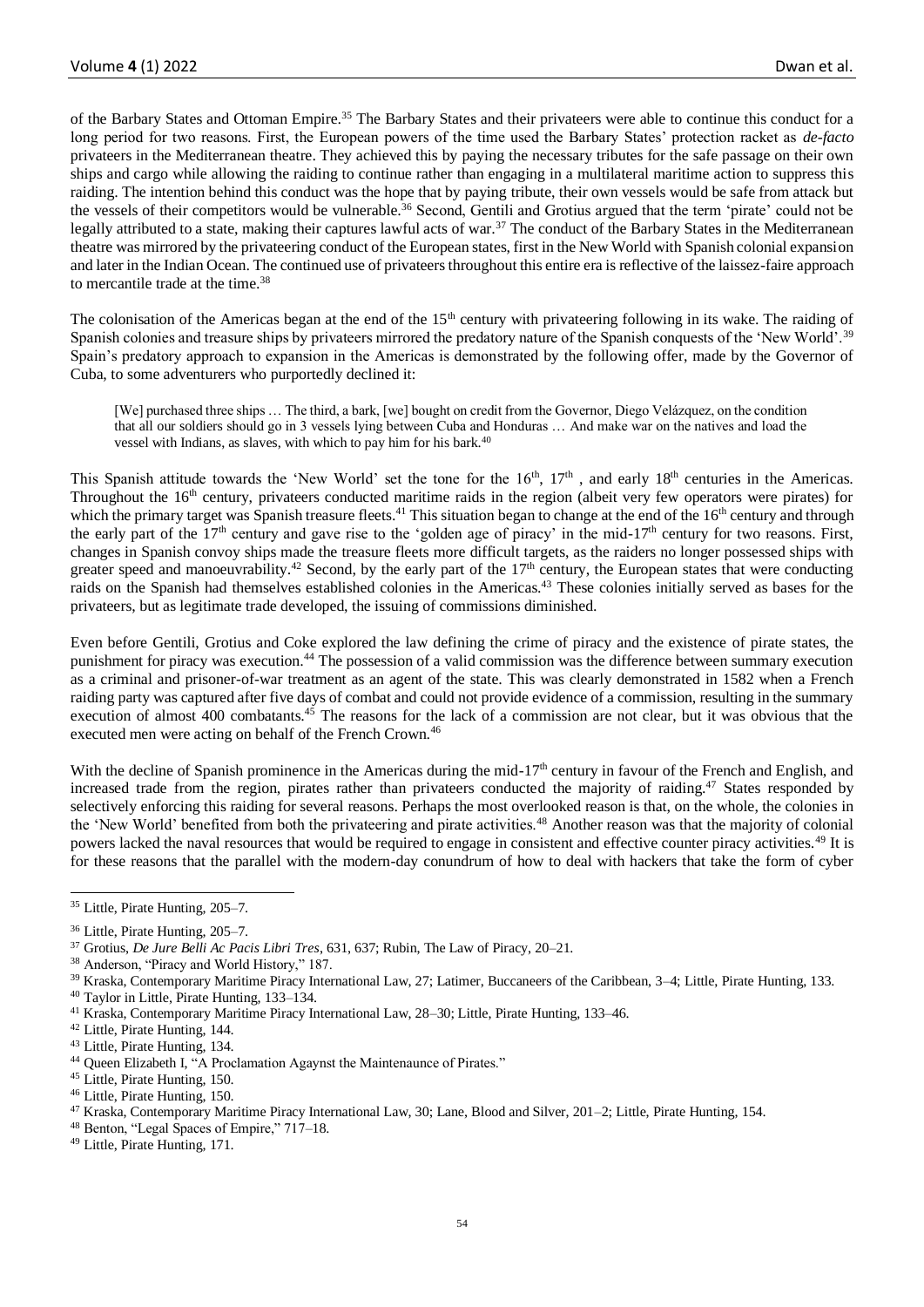criminals is so seductive. The final, and possibly most significant reason, is that the European powers issued many privateering commissions during times of war to bolster their naval presence, only to revoke them once peace had been re-established. This led to a revolving door between privateering and piracy whereby privateers simply engaged in piracy during peace time<sup>50</sup> today's privateer was tomorrow's pirate, and the following day's privateer.

From the mid-17<sup>th</sup> century until shortly after the enactment of the Treaties of Utrecht in 1713,<sup>51</sup> piracy and privateering was rife in the Caribbean theatre<sup>52</sup> with Port Royal and Tortuga serving as the most common havens.<sup>53</sup> Counter piracy in this time was reactionary and generally only engaged in when the privateer or pirate ceased to be useful or had become more of a hindrance than an asset.<sup>54</sup> Again, this occurred because of a lack of sufficient resources and assets to engage in consistent, effective, and sustained counter piracy operations. The Peace of Utrecht led to an upsurge in pirate activity in the Caribbean, as large numbers of privateers found themselves without sponsors, but simply continued to engage in the same conduct.<sup>55</sup> This in turn led to a surge of counter piracy activity by the British Royal Navy, resulting in mass hangings in the Atlantic ports throughout the  $1720s^{56}$  but not in a sustained manner sufficient to meaningfully end piracy.<sup>57</sup>

From this time onwards, piracy and privateering moved away from the Americas and into the Indian Ocean and East Indies. The reasons posited for this shift are varied, suggestions include that it was more profitable in the Caribbean to financially support legitimate trade than piratical activity,<sup>58</sup> which led to a lack of safe anchorages for pirates,<sup>59</sup> that the trade routes of the East Indies yielded greater prizes, and thus became the focal point,<sup>60</sup> and that the increase in prominence of the East India Company attracted raiders away from the Caribbean theatre.<sup>61</sup> Regardless, piracy in the Indian Ocean and East Indies appears to be very similar to that of the Americas.<sup>62</sup> The 19<sup>th</sup> century brought an end to privateering in policy circa 1801<sup>63</sup> and in law in  $1856^{64}$ 

The shift away from sanctioned privateering and high levels of tolerated piracy began with the US conflicts with the Barbary States that commenced in 1801. Weariness with the requirement to pay tribute to the various Barbary principalities as part of their protection racket over the Mediterranean and North African shipping lanes drove the resulting series of military actions against Tripoli and Derne.<sup>65</sup> Kraska argues that these engagements against the Barbary States by the US served to end the Barbary privateering predation in the Mediterranean as European powers began to follow America's lead on how to deal with the North African corsairs.<sup>66</sup> However, some arguments suggest that it was not until the French conquest and colonisation of Algeria in 1830 that the Barbary corsairs ceased to be a threat on the Mediterranean and North African sea routes.<sup>67</sup>

Concurrent with the Barbary Coast wars, the rise of professional navies throughout the Napoleonic wars at the beginning of the 19<sup>th</sup> century led to a decline in the number of commissions being issued for privateering,<sup>68</sup> which in turn led to a drop in autonomous pirates. By the end of the Napoleonic wars, the British Royal Navy had reached a high point of strength and

- <sup>56</sup> Benton, "Legal Spaces of Empire," 719.
- <sup>57</sup> Benton, A Search for Sovereignty, 150.

<sup>59</sup> Little, Pirate Hunting, 199.

<sup>61</sup> Puchala, "Of Pirates and Terrorists," 8.

<sup>63</sup> Rubin, The Law of Piracy, 216.

<sup>50</sup> Anderson, "Piracy and World History," 184; Benton, "Legal Spaces of Empire," 706–707; Kraska, Contemporary Maritime Piracy International Law, 28–30; Little, Pirate Hunting, 156; Puchala, "Of Pirates and Terrorists," 5.

<sup>51</sup> This treaty series served to end the Spanish Succession Wars. Sofka, "The Eighteenth Century International System," 150.

<sup>52</sup> Anderson, "Piracy and World History," 193; Kraska, Contemporary Maritime Piracy International Law, 30; Lane, Blood and Silver, 201; Puchala, "Of Pirates and Terrorists," 8.

<sup>53</sup> Kraska, Contemporary Maritime Piracy International Law, 30; Lane, Blood and Silver, 102, 105; Latimer, Buccaneers of the Caribbean, 135, 151.

<sup>54</sup> Little, Pirate Hunting, 153.

<sup>55</sup> Benton, "Legal Spaces of Empire," 719; Benton, A Search for Sovereignty, 149–50; Little, Pirate Hunting, 156.

<sup>58</sup> Anderson, "Piracy and World History," 185; Benton, "Legal Spaces of Empire," 720–21; Lane, Blood and Silver, 167–68; Paige, "The Impact and Effectiveness of UNCLOS," 117.

<sup>60</sup> Kraska, Contemporary Maritime Piracy International Law, 31.

<sup>62</sup> Risso, "Cross-Cultural Perceptions of Piracy", 302–9.

<sup>64</sup> Paris Declaration Respecting Maritime Law Art 1; Lemnitzer, Power, Law and the End of Privateering, 191.

<sup>65</sup> Kraska, Contemporary Maritime Piracy International Law, 25–26; Little, Pirate Hunting, 219–220. It is also arguable that this activity drove the formation of the US Navy and Marines.

<sup>66</sup> Kraska, Contemporary Maritime Piracy International Law, 26–27.

<sup>67</sup> Little, Pirate Hunting, 220; Puchala, "Of Pirates and Terrorists," 17–19.

<sup>68</sup> Kraska, Contemporary Maritime Piracy International Law, 31; Little, Pirate Hunting, 227.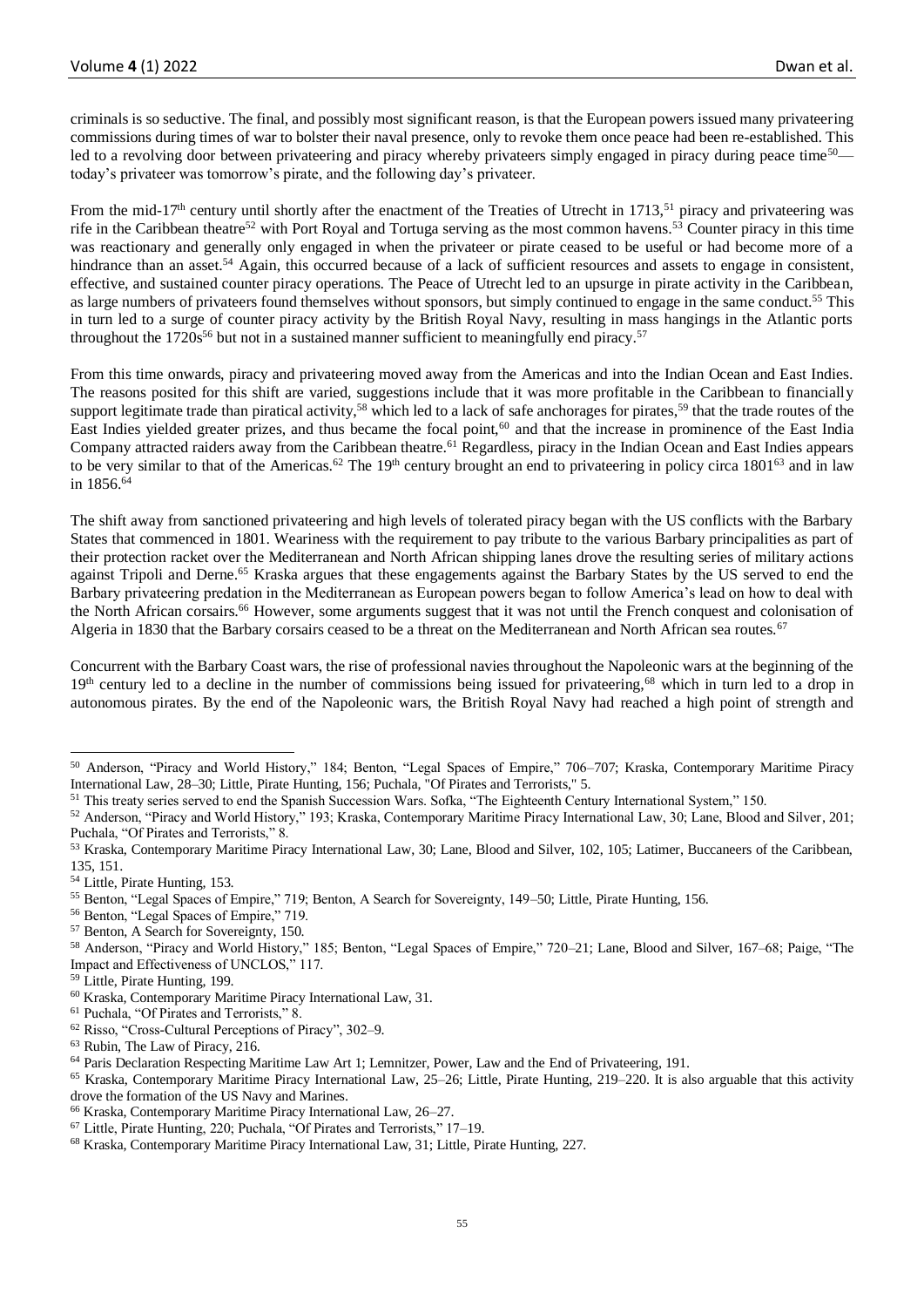ubiquity, but was no longer fighting a conflict, which created sufficient spare capacity to enforce *Pax Britannica*. <sup>69</sup> This led to the British Royal Navy engaging in unilateral antislavery and antipiracy actions globally in defence of international shipping and commerce.<sup>70</sup> During this period, the British treated international law more like guidelines than actual rules, as best demonstrated by their practice in counter piracy operations.<sup>71</sup> Further, this period in which British naval dominance ended piracy is significant because of the way in which it blurred British Imperial Law with international law,<sup>72</sup> something that has had an indelible impact on the formation and interpretation of modern international law.

The primary tactic used by the British Royal Navy was the blockading of pirate friendly ports,<sup>73</sup> as safe anchorage was key to successful piracy.<sup>74</sup> This tactic, combined with the manpower of the large professional navy, had the effect of ending piracy in the Americas and off the African coast by 1828<sup>75</sup> and globally by circa 1830<sup>76</sup> (although there were minor upsurges in the East Indies through the 1830s and 1840s).<sup>77</sup> The significance of this tactic in ending piracy, which also ended privateering, was that it was grounded in a material change in circumstances; that is, the growth of the British Royal Navy, in both size and professionalism, and the lack of any war in which to engage enabled it to attain global maritime dominance. Consequently, the British had the capacity to engage in the effective blanket suppression of piracy, the motivation to do so (to ensure that their large standing professional navy did not become listless and unruly), and no longer had the need to maintain access to fractious mercenaries of questionable value to bulk out their standing forces should another war eventuate.

It is in this history of the rise and fall of privateering as an accepted practice of states that we find our analogy to the modern conundrum of cyber hackers and the management of this criminal nuisance by states. What the history of piracy and privateering demonstrates is that where there is a crime with a relatively low entry threshold (joining a pirate crew was not exactly a difficult endeavour, nor was commandeering a vessel from a port)<sup>78</sup> and states lack the capacity to engage in any meaningful suppression mechanisms, states will instead manage the problem by attempting to direct it at their enemies. This observation, in the modern context, is once again reflected in commentary surrounding the use of prize law as an incentive in cyberspace and demonstrates that the idea of managing a criminal nuisance problem with re-direction is not new.<sup>79</sup> The primary purpose of the use of these original high-sea privateers was the control and effective taxing of crime that the states lacked capacity to suppress as demonstrated by the British's blanket suppression as soon as they had the capacity to do so. The secondary benefit was the way in which this control of the crime allowed states to bulk out their military assets in times of conflict. The general philosophy of managing piracy through privateering was essentially, "if you're going to have crime, it might as well be organized crime".<sup>80</sup>

Our previous discussion of cybercrime highlights the same problem we have historically observed in piracy; that is, widespread criminal activity that has a low entry threshold for the perpetrators, who operate in fora that are difficult to survey and difficult to police. The Internet operates in a similar manner to the high seas during European colonial expansion in that no state has the capacity to effectively suppress this widespread criminal activity. Our discussion of cybercrime and cyber-disruption has also highlighted activities that states are already engaging with these actors in the same way in which they engaged with privateers (i.e., by tolerating their criminal activity because they can aim that activity at their adversaries and competitors). The primary benefit of this approach is not the damage that is being done to a state's enemies by these raiders; rather, it is the fact that these raiders are not inflicting damage on the sponsoring state. Further, should these privateers engage in activity the state is no longer willing to tolerate (for political or practical reasons) their ties to the state make them easier to track down and punish than if they were truly independent criminal opportunists.<sup>81</sup> The question then becomes how the privateering relationship between states and hackers can be regulated in a modern legal framework. This is of crucial importance given that before the banning of privateering in 1856, the raiding activity that privateers engaged in was considered a valid use of force.

14 The Howell State Trials.

<sup>69</sup> Kraska, Contemporary Maritime Piracy International Law, 31; Puchala, "Of Pirates and Terrorists," 10–11.

<sup>70</sup> Anderson, "Piracy and World History," 189; Hunter, Policing the Seas, 73; Rubin, The Law of Piracy, 202–203.

<sup>71</sup> See generally, Serhassan (Pirates), 166 English Reports; The Madgellan Pirates, 164 English Reports.

<sup>&</sup>lt;sup>72</sup> Paige, "Piracy and Universal Jurisdiction," 139; Rubin, The Law of Piracy, 201; Kraska, Contemporary Maritime Piracy International Law, 105.

<sup>73</sup> Hunter, Policing the Seas, 83, 85; Little, Pirate Hunting, 225.

<sup>74</sup> Puchala, "Of Pirates and Terrorists," 6–7.

<sup>75</sup> Hunter, Policing the Seas, 86.

<sup>76</sup> Kraska, Contemporary Maritime Piracy International Law, 31; Little, Pirate Hunting, 199.

<sup>77</sup> Hunter, Policing the Seas, 86.

<sup>78</sup> See, for example, *United States v. Tully et al.,* 28 F.Cas.

<sup>79</sup> Garrett, "Taming the Wild Wild Web."

<sup>80</sup> Pratchett, Men at Arms, 19.

 $81$  For historical evidence of how this was used to deal with pirates/privateers who had ceased to be sufficiently controllable see: *Rex v. Kidd*,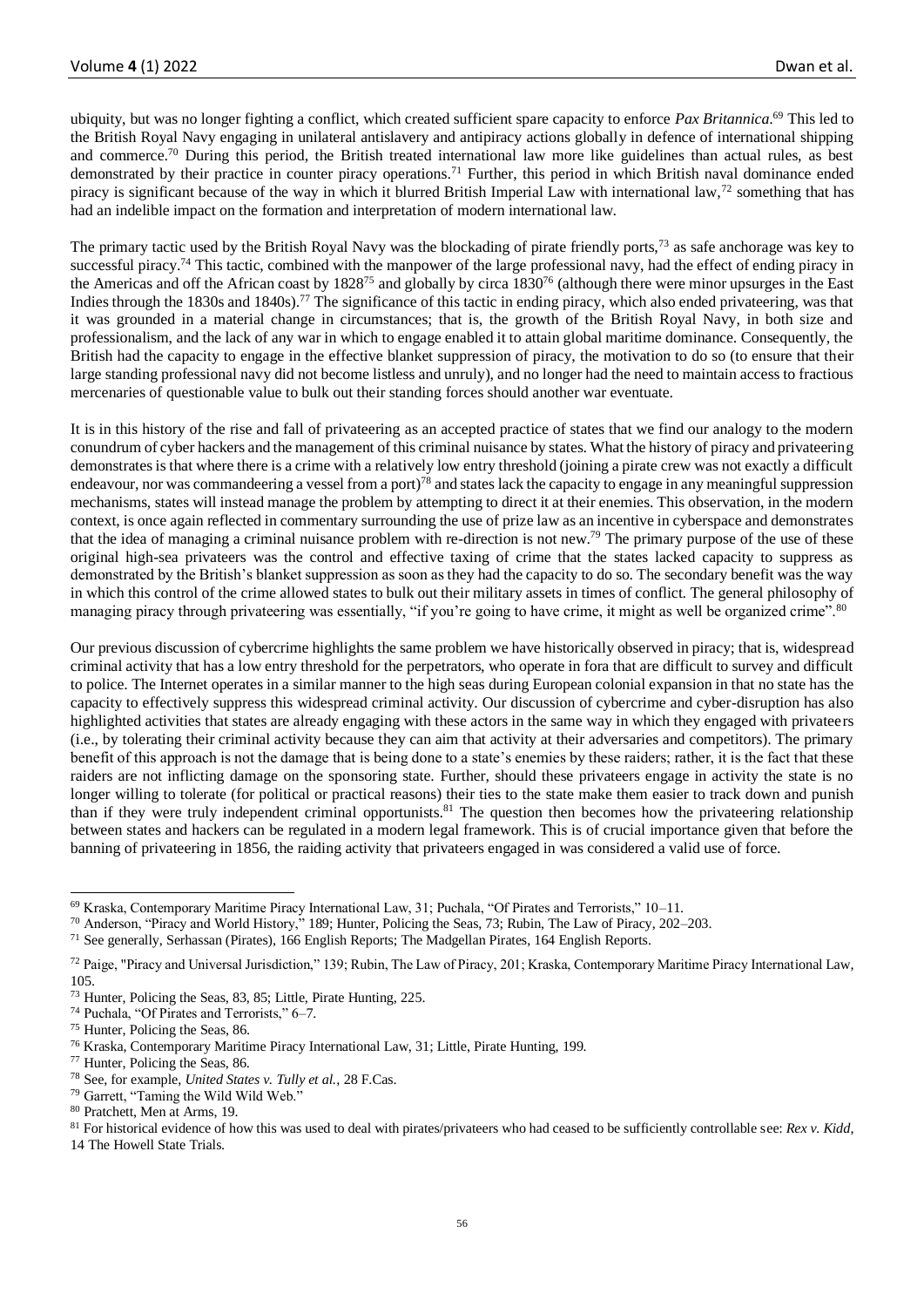The purpose of the privateering analogy is not necessarily to make an attribution of state-sponsored cybercrime easier to identify.—When engaging in raiding, privateers still 'flew the black' and only produced their 'letters of marque' if they were captured. Similarly, hackers still engage in measures to obfuscate their identity but have the capacity to produce their state of affiliation should they be caught, thus attributing their activities to the state in question rather than themselves and escaping personal criminal liability. The benefit of our analogy is the way in which it incentivises cyber criminals to work with and stay engaged with their sponsor state, making them easier to track and capture should they go rogue because of the legal cover the term 'privateer' can provide. However, as the next section discusses, the strength of this analogy presents its own challenges within the current structure of international law and may only serve to further confuse an area overflowing with varying (and sometimes contradictory) definitions for the multitude of cyber actors currently operating around the world.

## **IV. The Challenges Inherent in the Analogy: Context and Alternative Concepts**

## *A. Context*

The first suite of challenges that confront the use of the admittedly quite attractive privateering analogy for cyber-proxy operations is that it does not really provide any benefit in terms of an operative legal assessment. This is because privateering is prohibited in international law. As far as international law is concerned, this is clearly the most important fact in favour of forgoing the 'privateer' analogy in the context of cyber proxies and cyber operations. Despite some states, such as the US, holding out against the *1856 Paris Declaration* for some time (it should be noted that privateering was used extensively by the Confederacy during the US Civil War),<sup>82</sup> the prohibition had become widely accepted by the early part of the 20<sup>th</sup> century.<sup>83</sup> The negotiation of the naval conventions at The Hague in 1907 routinely evidenced a broad consensus regarding the desirability of preventing any potential resurrection of lawful privateering. This desire to ensure no resurrection extends to 'privateer' behaviour and privateer status, and is unlikely to garner much support from modern states, whose histories detail the significant drawbacks of allowing privateers to operate on the high seas or elsewhere. Further, the definition of 'warship' subsequently settled in articles 1–4 of the *1907 Hague VII* (and now replicated in article 29 of the1982 LOSC) was in part designed specifically to safeguard against any such outcome.<sup>84</sup> These articles again emphasise the reluctance of states to allow any resurgence of pirates and privateers and should serve as a legal (and historical) reminder as to why these behaviours were so strongly outlawed.

The second suite of challenges that radically limits the potential utility of the privateering analogy for cyber-proxy operations carried out by private actors is that privateering was only ever available as a legal characterisation of conduct when its parent body of law (i.e., the Law of War) was applicable to a situation. Thus, privateering was only a 'thing' (in a legal sense) when a state of war existed between the relevant states, and the Law of War was in operation as the assessment paradigm. To put it another way, outside state-against-state war, privateering was still piracy. The only exception to this was the situation of recognised belligerency, when the rebel group in a civil war was formally recognised, for the purposes of the application of the Law of War only, as a belligerent party in what was then regarded as a state-against-state war for the purposes of the application of the Law of War. In such situations, before privateering was outlawed generally, both sides (i.e., the state and its adversary, the belligerent-status rebel group) could employ privateers.<sup>85</sup>

This raises a particularly significant issue for any use of the privateering analogy today, as the reorganisation of the Law of War into the LoAC in 1949 altered the rules around the *de jure* application of the applicable *jus in bello*; that is, the advent of the new concept of non-international armed conflict (NIAC) in common article (CA) 3 of the *1949 Geneva Conventions* and the re-classification of 'war' between states as international armed conflict  $(CA2)^{86}$  created new thresholds for the application of the LoAC. This is significant because the post-1949 orthodoxy maintains that unless the specific CA2 or CA3 threshold is

<sup>&</sup>lt;sup>82</sup> See, for example, Letter from the Duke of Newcastle to Governor Hincks (Windward Islands) and Relayed to Other Colonial Governors (November 30, 1861) (in response to a request for instructions regarding 'the course which should be taken by the British authorities in regard to privateers carrying the flag of the so-styled Confederate States... '); Lord McNair, "Legal Advice of Harding, Atherton, and Palmer to Earl Russell", 369–60; Bernard, A Historical Account of the Neutrality of Great Britain during the American Civil War, 173–86.

<sup>&</sup>lt;sup>83</sup> This view is not universally acknowledged, and there are contra-indications even post 1907; for example, Brown Scott, The Hague Peace Conferences of 1899 and 1907: A Series of Lectures Delivered before the Johns Hopkins University in the Year 1908, 222–23; Schwartz, "U.S. Privateering is Legal" 146:4

<sup>84</sup> See Hague Conference Records 1907 at 805–807 (discussing the arguments from the Mexican delegation); Hague Conference Records 1907 at 749–752 (discussing the arguments from the Brazilian delegation).

<sup>85</sup> See generally, McLaughlin, Recognition of Belligerency.

<sup>86</sup> Being articles 2 and 3 common to the four *Geneva Conventions* of 1949.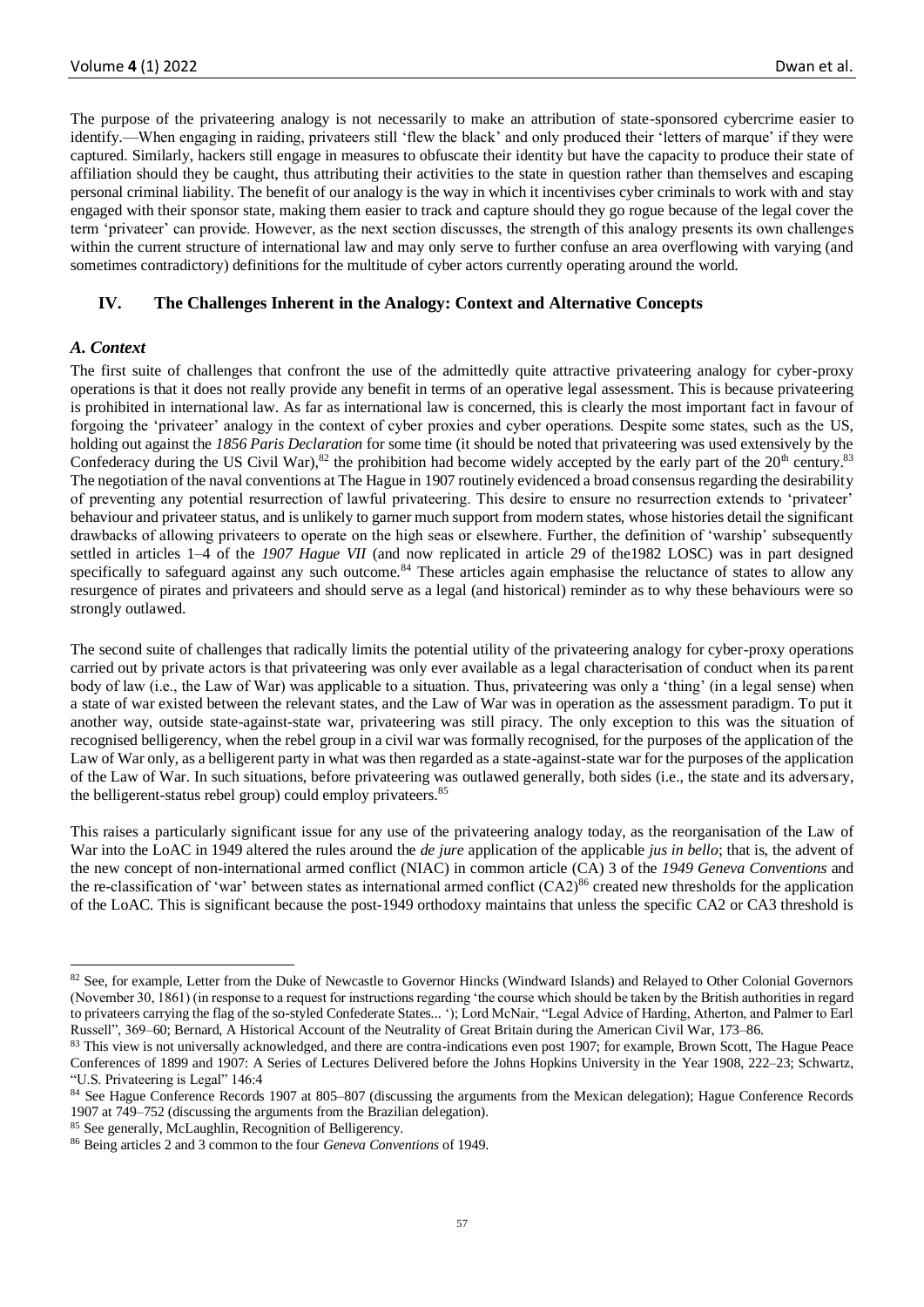crossed (even noting the quite low level of the CA2 threshold in particular), $87$  then the LoAC as a body of law is irrelevant (standfast a few enduring obligations such as the CA1 duty to 'respect and ensure respect' for the *1949 Geneva Conventions* and the *1977 Additional Protocol I* article 36 obligation to conduct legal reviews of new means and methods of warfare). This threshold makes the applicability of the LoAC much more 'factual' and public, and marks a clear point of transition at which the LoAC becomes relevant. Thus, any discussion of the relevance of privateering is legally otiose unless and until the modern paradigmatically applicable parent body of the LoAC is itself applicable *de jure*.

Further, because the concept of privateering was only ever available in situations in which the Law of War was more broadly applicable (i.e., in conflicts between states or between a state and a recognised belligerent-status rebel group), if privateering were available as a characterisation today, it would only be available in the contexts characterised in the post-1949 LoAC as international armed conflicts. Thus, privateering is of little to no utility as a legal characterisation in the vast bulk of recent conflicts, being (as they are) non-international armed conflicts (a legal concept that did not exist before 1949). This observation is echoed in similar work, particularly that of Egloff, who discussed the applicability of the privateer analogy to the cyber realm.<sup>88</sup> Similarly, there is no longer a comparable dominant power that can control cyberspace to the same degree as Britain once did on the high seas during the mid-19<sup>th</sup> century.<sup>89</sup> Consequently, in the majority of situations in which private cyber actors are engaged in pursuing state-sanctioned outcomes, including 'active measures' (espionage, data theft, and other statesanctioned cybercrime), the very label of 'privateer' (if it were even any longer a beneficial consequence-carrying characterisation) is paradigmatically inappropriate and legally irrelevant, as such situations are not governed by the LoAC applicable in international armed conflict (IAC).

## *B. Alternative Concepts*

The second reason the privateer/cyber-proxy analogy is likely of little practical utility today is that the modern LoAC has generated a range of alternative characterisations and legal labels for the types of conduct (e.g., private but state-sanctioned) that cyber proxies engage in during armed conflict. Coupled with the oversaturation of definitions for cyber actors already, this contributes to the argument that the introduction of a cyber-privateer definition would likely further confuse an already complicated discussion. Given that there are existing terms under the established LoAC, the practicality of re-introducing a privateer analogy for the cyber realm is dubious. Of these terms, the key replacement concept or status is that of a 'civilian taking a direct part in hostilities'<sup>90</sup> as (quite thinly) encapsulated in the *1977 Additional Protocols*. <sup>91</sup> The debate concerning the indicia for the temporal envelope of and parameters around this concept (i.e., what acts represent direct participation in hostilities [DPHs] [and when] and what acts do not) continues, and this paper is not the place to rehash those debates.<sup>92</sup> However, two observations are relevant for the purposes of this paper.

The first observation is that regardless of the debates surrounding the indicia, temporal limitations, and act parameters, there is no debate as to the consequences that accrue for a person being categorised as a civilian taking a direct part in hostilities—they

<sup>92</sup> ICRC, Interpretive Guidance on the Notion of Direct Participation in Hostilities; Watkin, "Opportunity Lost," 641; Schmitt, "Deconstructing Direct Participation in Hostilities," 697; Boothby, "And for Such Time As," 741.

<sup>87</sup> See, inter alia, the classic statement in the *1949 Geneva* Convention I Commentary of 1952 (by Pictet): 'It makes no difference how long the conflict lasts, or how much slaughter takes place. The respect due to human personality is not measured by the number of victims. Nor, incidentally, does the application of the Convention necessarily involve the intervention of cumbrous machinery. It all depends on circumstances. If there is only a single wounded person as a result of the conflict, the Convention will have been applied as soon as he has been collected and tended, the provisions of Article 12 observed in his case, and his identity notified to the Power on which he depends. All that can be done by anyone: it is merely a case of taking the trouble to save a human life!' 32–33 [\(https://ihl](https://ihl-databases.icrc.org/applic/ihl/ihl.nsf/Comment.xsp?action=openDocument&documentId=02A56E8C272389A9C12563CD0041FAB4)[databases.icrc.org/applic/ihl/ihl.nsf/Comment.xsp?action=openDocument&documentId=02A56E8C272389A9C12563CD0041FAB4](https://ihl-databases.icrc.org/applic/ihl/ihl.nsf/Comment.xsp?action=openDocument&documentId=02A56E8C272389A9C12563CD0041FAB4)). <sup>88</sup> Egloff, "Cybersecurity and Non-State Actors."

<sup>&</sup>lt;sup>89</sup> Egloff argues that despite the clear superiority of the US in other realms of power, in cyberspace, it is more equal to other powers, such as China and Russia, than in any other domain.

<sup>&</sup>lt;sup>90</sup> Note that the concept of 'organised armed group' may also be applicable; however, for the purposes of focusing on the consequence for the individual cyber-proxy operator, we have concentrated on CDPH. Of course, it must be recalled that while the indicia of membership and temporal liability to attack for an OAG fighter differs from those relevant to CDPH, the consequence of the status (for the time in which it is applicable) is the same (i.e., liability to attack and no claim to combatant immunity if captured).

<sup>91</sup> Article 51(3) of the *Additional Protocol I* 1977 states, "1. The civilian population and individual civilians shall enjoy general protection against dangers arising from military operations. To give effect to this protection, the following rules, which are additional to other applicable rules of international law, shall be observed in all circumstances… 3. Civilians shall enjoy the protection afforded by this Section, unless and for such time as they take a direct part in hostilities." Article 13(3) of the *Additional Protocol II* 1977 states, "1. The civilian population and individual civilians shall enjoy general protection against the dangers arising from military operations. To give effect to this protection, the following rules shall be observed in all circumstances. 2. The civilian population as such, as well as individual civilians, shall not be the object of attack. Acts or threats of violence the primary purpose of which is to spread terror among the civilian population are prohibited. 3. Civilians shall enjoy the protection afforded by this Part, unless and for such time as they take a direct part in hostilities."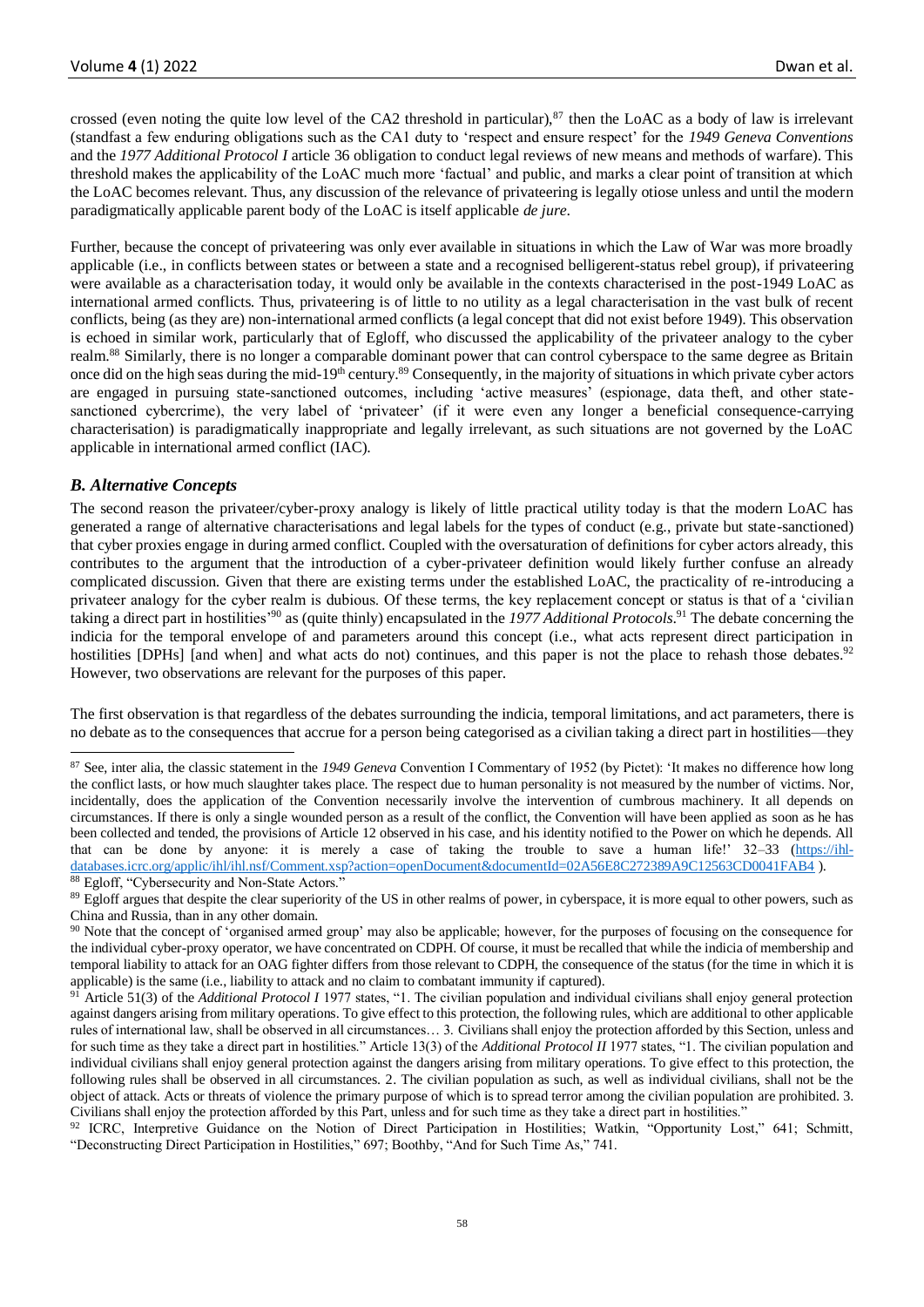lose their civilian immunity from being made the target of attack for as long as they are engaged in an act of DPH.<sup>93</sup> For example, a private cyber operator or actor whose conduct amounts to DPH becomes a targetable individual under the LoAC for the duration of that act of DPH. Further, upon capture by the adversary, that private cyber operator cannot claim the right to be treated as a prisoner of war (PoW) or seek the application of combatant immunity (i.e., that a PoW cannot be prosecuted for conduct that was in accordance with the LoAC). This liability assumes civilian DPH status and persists regardless of any claim to have been engaged in state-sanctioned operations (unless evidence can be provided of formal militia or similar status).<sup>94</sup>

The second observation is that this concept clearly can be and has been assessed as applicable to the conduct of private cyber operators engaged in state-sanctioned operations. In terms of international armed conflict, the clearest example is the Georgia-Russia war of 2008, during which private cyber proxies were variously directed and enabled by Russia in operations against Georgian public and private actors and objects.<sup>95</sup> Similarly, if the current conflict in Ukraine is considered an IAC between Ukraine and Russia, then individual private actors (such as hackers within the Internet Research Agency<sup>96</sup>) might become civilians engaged in acts of DPH. This is certainly the view of the *Tallinn Manual 2.0*<sup>97</sup> and is a conclusion that extends not just to IAC, but also to NIAC. In this second observation, there are two further subsidiary reasons as to why the concept of privateering in the modern LoAC terms is of minimal utility when thinking about cyber proxies.

First, privateering is only a valid legal concept in relation to what today would be classified as IAC or as a specific type of NIAC in which the LoAC applicable to IAC applies by virtue of article 1(4) of *Additional Protocol I* and—if recognition of belligerency persists as an operative legal doctrine—those NIACs in which this status has been recognised.<sup>98</sup> However, in the vast majority of NIACs, within which the status and consequences of civilian DPH continues to apply, the concept of privateering would be paradigmatically irrelevant.

Second, even in IAC situations where the analogy to privateering might be thought to retain some force, the trajectory of the law since 1949 is clearly to the effect that unless the private cyber operator is incorporated within the state's combatant forces in a manner indicated within and permissible under the *1949 Geneva Conventions* or *1977 Additional Protocol I*, then the conduct of that individual is DPH (leaving aside the organised armed group characterisation for the purposes of analysis). There is no scope in the concept of DPH for a modern equivalent of a 'letter of marque' that would immunise the private actor from criminal liability if captured.

## **V. Conclusion**

There is no denying that the Internet has revolutionised the way in which people communicate across the globe. We are now able to connect with nearly anyone in any place, at anytime, anywhere around the world. However, the Internet has also revolutionised the way in which espionage and state disruption operations are organised and executed. The 2020 to 2021 period will go down in history as the years in which the COVID-19 outbreak changed the world, but this period will also be remembered for the massive increase in the number of reported cyber incidents between major world powers, cyber-specialist organisations and the everyday consumers who were caught in the middle.<sup>99</sup>

Understanding the nature and legal personality of cyber threats has become paramount to preventing, responding and, as discussed in this paper, constructing law for both current and future responses to cyberattacks. In this paper, we answered the question of whether our current understanding of cyber actors shows the utility of the 'privateer' analogy in cyber-disruption operations, given that some cyber actors have been 'permitted' to act in certain ways to satisfy the interests of a particular state while also securing profit or compensation for themselves. In answering this question, we have built upon established definitions of 'cyber mercenaries' and 'cyber proxies' who, more broadly, conduct or directly contribute to offensive or targeted cyberattacks while knowingly being enabled by a beneficiary state. Similar to cyber proxies and cyber mercenaries, the differentiation in our analogy lies in the already established definition of 'privateer' and what constitutes 'privateering' behaviour under established international law. We argued that the benefit of this analogy is in understanding the ways in which

<sup>93</sup> McLaughlin, "Organised Armed Groups and Direct Participation in Hostilities", Chapter 17.

<sup>&</sup>lt;sup>94</sup> See 1949 *Geneva Convention III*, article 4(A); Additional Protocol I 1977, articles 43-44.

<sup>95</sup> Gotsiridze, "The Cyber Dimension of the 2008 Russia-Georgia War"; Shakarian, "The 2008 Russian Cyber-Campaign Against Georgia" 66-67; White, "Understanding Cyberwarfare," 5–10.

<sup>96</sup> Bugorkova, "Ukraine Conflict."

<sup>97</sup> Schmitt (ed), "Tallinn Manual 2.0," 428–432.

<sup>98</sup> For debates on the recognition of belligerency and the issues surrounding its application to the LoAC see McLaughlin, Recognition of Belligerency

<sup>99</sup> Purtill, "Why Online Hackers Are after COVID Vaccine Scientists;" Beatty, "The Increase in Ransomware Attacks during the COVID-19 Pandemic;" Marsh, "Aussies Lost More than \$176 Million to Scams."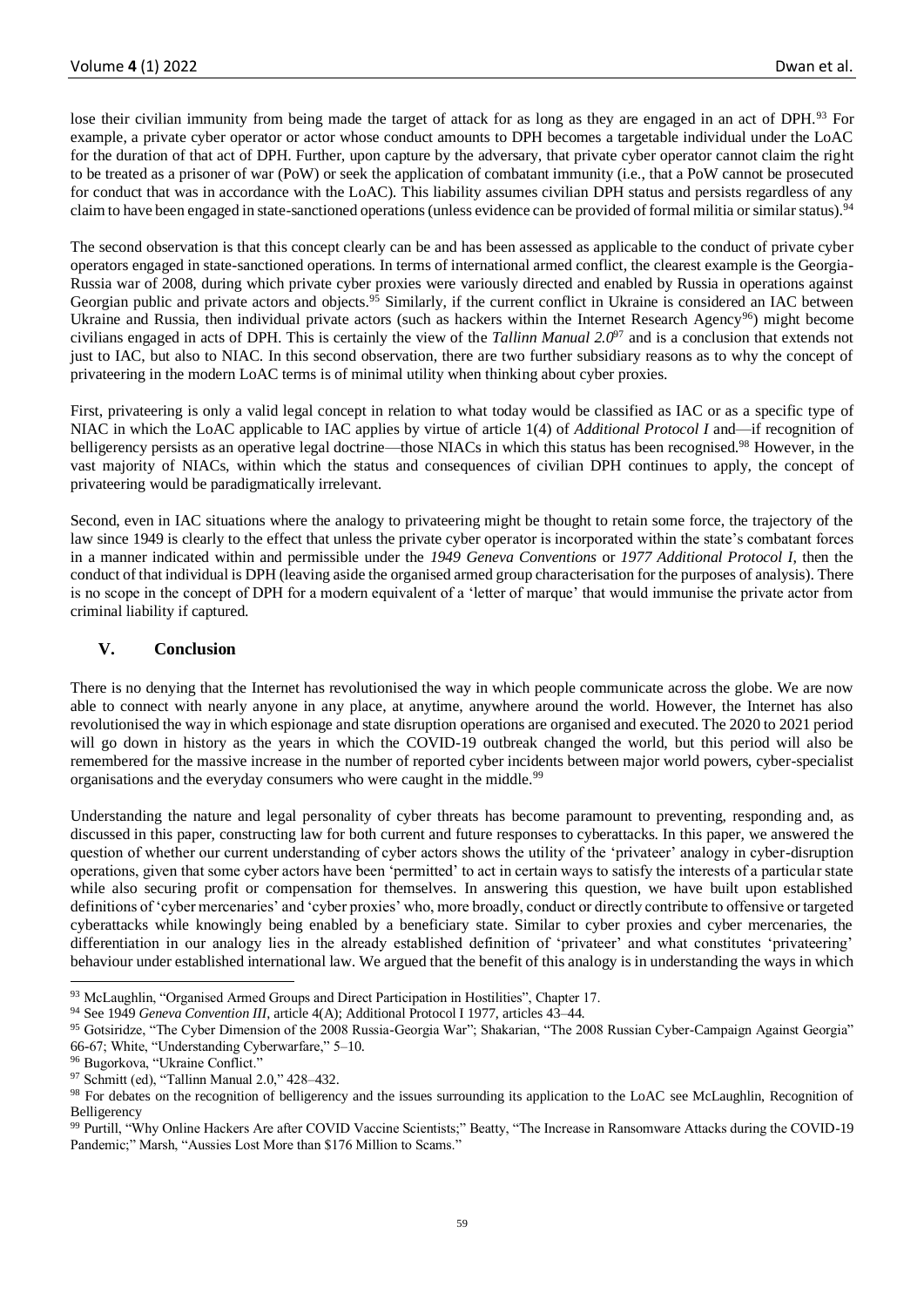cyber criminals are incentivised to work and stay engaged with their sponsor state because of the legal cover it can provide them, while acknowledging that this approach also identifies the 'privateer' purpose (from the sponsoring state's perspective) of making these actors easier to track and capture should they go rogue.

Thus, while the term 'cyber privateer' represents a tempting analogy for the current environment of largely state-backed cyber operations, it is unfortunately not supported by current international law and nor is it ever likely to be. This is because privateering is prohibited by international law. In fact, it is prohibited so much so that international law expresses a consensus as to the desirability of preventing any potential resurrection of lawful privateering behaviour. Privateering itself was only available as an operative a legal term when the parent body of law was applicable, and given this parent body of law requires a state of war to exist, privateering behaviour, cyber or otherwise, would be characterised as criminal behaviour and would be dealt with under relevant sanctions. Indeed, it is unlikely that cyber-privateering behaviour or cyber privateers themselves will ever become a viable definitional subset of cyber actors given the current state of the international law and the fact that privateering itself is barely distinguishable from piracy except under very specific circumstances.

In determining the applicability of the 'privateering' label to current cyber-proxy behaviour and in determining its weak applicability, we also offered alternative concepts to this analogy. We argued that introducing yet another 'cyber' label to cyber actors has limited utility and may only serve to confuse a discussion already overpopulated with cyber-centric definitions. Further, the LoAC offers a range of alternative characterisations and labels for the types of conduct in which cyber proxies engage, the most relevant of which is that of a 'civilian taking a direct part in hostilities'. As discussed, this area of law is deeply developed and the consequences of such activities are well established in the LoAC whether they concern cyber activities or otherwise. It would thus appear that international law is already well equipped to deal with the possibility of cyber actors engaging in privateering-like activities and while they could not be described as privateers, such activities could be dealt with by reference to the alredy established and currently operative rules without the need to introduce a new cyber-actor category.

The benefit of our discussion is thus threefold. First, we provided a succinct summary of the current definitions of various cyber actors, specifically those involved in state-sponsored, -endorsed or -enabled cyber operations. Second, we provided a description of a cyber privateer and placed that description within a historically relevant understanding of privateers and privateering behaviour. Third and finally, we demonstrated why the cyber-privateer analogy is ineffective today. As a means of understanding relationships and motives, the privateer/cyber-proxy analogy may have some utility but as a means of operative legal characterisation, it is of no current value.

#### **Acknowledgements**

This work was supported by the Cyber Security Research Centre Limited, whose activities are partially funded by the Australian Government's Cooperative Research Centres Programme.

## **Bibliography**

- ABC/Wires. "UK Accuses Russia of 'Despicable' Hacking Attacks on COVID-19 Researchers." *ABC News*, July 16, 2020. <https://www.abc.net.au/news/2020-07-17/coronavirus-uk--accuses-russia-hacking-attacks-covid-19-research/12464958>
- Anderson, J. L. "Piracy and World History: An Economic Perspective on Maritime Predation." *Journal of World History* 6, no 2 (1995): 175–199.

Associated Press. "Hackers Found Guilty of Selling Computer Codes." *New Straits Times*, February 17, 1990.

- Beatty, David R. and Michael Parent. "The Increase in Ransomware Attacks during the COVID-19 Pandemic May Lead to a New Internet." *The Conversation,* June 16, 2021. [http://theconversation.com/the-increase-in-ransomware-attacks-during](http://theconversation.com/the-increase-in-ransomware-attacks-during-the-covid-19-pandemic-may-lead-to-a-new-internet-162490)[the-covid-19-pandemic-may-lead-to-a-new-internet-162490](http://theconversation.com/the-increase-in-ransomware-attacks-during-the-covid-19-pandemic-may-lead-to-a-new-internet-162490)
- Benton, Lauren. "Legal Spaces of Empire: Piracy and the Origins of Ocean Regionalism." *Comparative Studies in Society and History* 47, no 4 (2005): 700–724. <https://doi.org/10.1017/S0010417505000320>
- Benton, Lauren A. *A Search for Sovereignty: Law and Geography in European Empires, 1400–1900*. Cambridge: Cambridge University Press, 2010.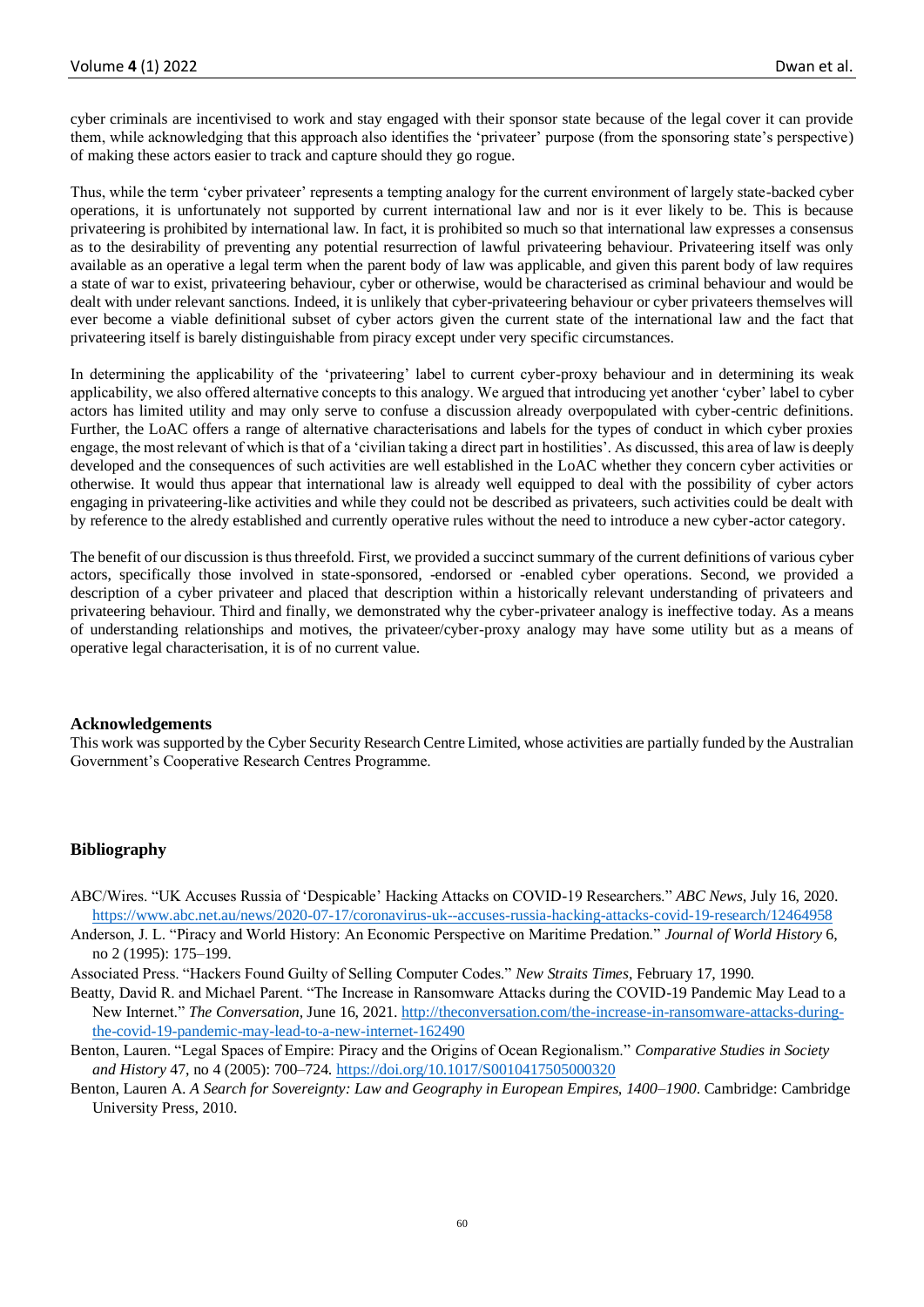- Bernard, Mountague. *A Historical Account of the Neutrality of Great Britain During the American Civil War*. London: Longmans, 1870.
- Bugorkova Olga, "Ukraine Conflict: Inside Russia's 'Kremlin troll army'", *BBC*, 19 March, 2015, <https://www.bbc.com/news/world-europe-31962644>
- Cruz, José Arimatéia da and Stephanie Pedron. "Cyber Mercenaries: A New Threat to National Security." *International Social Science Review (Online)* 96, no 2 (2020): 1–33.
- Egloff, Florian J. "Cybersecurity and Non-State Actors: A Historical Analogy with Mercantile Companies, Privateers, and Pirates." PhD Thesis, University of Oxford, 2018. [https://ora.ox.ac.uk/objects/uuid:77eb9bad-ca00-48b3-abcf](https://ora.ox.ac.uk/objects/uuid:77eb9bad-ca00-48b3-abcf-d284c6d27571)[d284c6d27571](https://ora.ox.ac.uk/objects/uuid:77eb9bad-ca00-48b3-abcf-d284c6d27571)
- Garrett, Nathaniel. "Taming the Wild Wild Web: Twenty-First Century Prize Law and Privateers as a Solution to Combating Cyber-Attacks." *University of Cincinnati Law Review* 81, no 2 (2012): 683–707.
- Gonzalez, Jason P., Matthew A. S. Esworthy and Neal J. Gauger. "Cases without Borders: The Challenge of International Cybercrime Investigations." *Criminal Justice* 30, no 4 (2016): 15–18.
- Gotsiridze, "The Cyber Dimension of the 2008 Russia-Georgia War", *Cyber Security Studies & Education Centre*, 6 August, 2021[, https://www.linkedin.com/pulse/cyber-dimension-2008-russia-georgia-war-andro-gotsiridze](https://www.linkedin.com/pulse/cyber-dimension-2008-russia-georgia-war-andro-gotsiridze)
- Grotius, Hugo. *De Jure Belli Ac Pacis Libri Tres*. Translated by Francis W. Kelsey, Arthur E. R. Boak, Henry A. Sanders, Jesse S. Reeve, and Herbert F. Wright. Washington, D.C.: Carnegie Institution of Washington, 1925.
- Hunter, Mark C. *Policing the Seas: Anglo-American Relations and the Equatorial Atlantic, 1819–1865*. St. John's, Nfld: International Maritime Economic History Association, 2008.
- International Committee of the Red Cross. *The Geneva Conventions of August 12, 1949*. Geneva: International Committee of the Red Cross, 1983.
- International Committee of the Red Cross*. Convention (IV) respecting the Laws and Customs of War on Land and its annex: Regulations concerning the Laws and Customs of War on Land*. The Hague, 18 October 1907
- Kerr, Paul K., John Rollins, and Catherine A. Theohary. *The Stuxnet Computer Worm: Harbinger of an Emerging Warfare Capability.* CRS Report No. R41524. Washington, D.C.: Congressional Research Service, 2010. <https://nsarchive2.gwu.edu/NSAEBB/NSAEBB424/docs/Cyber-040.pdf>
- Kraska, James. *Contemporary Maritime Piracy International Law, Strategy, and Diplomacy at Sea*. Santa Barbara, Calif.: Praeger, 2011.
- Lane, Kris E. *Blood and Silver: A History of Piracy in the Caribbean and Central America*. Oxford: Signal, 1999.
- Latimer, Jon. *Buccaneers of the Caribbean: How Piracy Forged an Empire*. Cambridge, Mass: Harvard University Press, 2009.
- Lemnitzer, Jan. *Power, Law and the End of Privateering*. Basingstoke: Palgrave Macmillan, 2014.
- Little, Benerson. *Pirate Hunting the Fight against Pirates, Privateers, and Sea Raiders from Antiquity to the Present*. Washington, D.C.: Potomac Books, 2010.
- Lord McNair, "Legal Advice of Harding, Atherton, and Palmer to Earl Russell", 5 October, 1861, *in 2 International Law Opinions* 369-60
- Marsh, Stuart. "Aussies Lost More than \$176 Million to Scams during the Height of the COVID-19 Pandemic." *9 News*, January 18, 2021. [https://www.9news.com.au/national/australia-covid-news-aussies-lost-millions-to-scams-during-global](https://www.9news.com.au/national/australia-covid-news-aussies-lost-millions-to-scams-during-global-pandemic/10554bc5-9627-4644-8a97-deccc8ad2382)[pandemic/10554bc5-9627-4644-8a97-deccc8ad2382](https://www.9news.com.au/national/australia-covid-news-aussies-lost-millions-to-scams-during-global-pandemic/10554bc5-9627-4644-8a97-deccc8ad2382)
- Maurer, Tim. *Cyber Mercenaries: The State, Hackers, and Power*. Cambridge: Cambridge University Press, 2018. ———. "Cyber Power: Geopolitics and Human Rights." In *Cyber Mercenaries: The State, Hackers, and Power*, 50–68. Cambridge: Cambridge University Press, 2018.
	- ———. "Cyber Proxies: An Introduction." In *Cyber Mercenaries: The State, Hackers, and Power*, 3–28. Cambridge: Cambridge University Press, 2018.<https://doi.org/10.1017/9781316422724.002>
	- ———. "Cyber Proxies and Their Implications for Liberal Democracies." *The Washington Quarterly* 41, no 2 (2018): 171– 88.
	- ———. "Cyber Proxies on a Tight Leash: The United States." In *Cyber Mercenaries: The State, Hackers, and Power*, 71–80. Cambridge: Cambridge University Press, 2018.<https://doi.org/10.1017/9781316422724.005>
	- ———. "Proxies' and Cyberspace." *Journal of Conflict and Security Law* 21, no 3 (2016): 383–403. <https://doi.org/10.1093/jcsl/krw015>
- Moe, Ronald C. and Kevin R. Kosar. *The Quasi Government: Hybrid Organizations with Both Government and Private Sector Legal Characteristics*. CRS Report No. RL30533. Washington, D.C.: Congressional Research Service, 2011. <https://sgp.fas.org/crs/misc/RL30533.pdf>
- Morgan, Steve. "2019 Official Annual Cybercrime Report." Cyber Security Ventures, 2019.